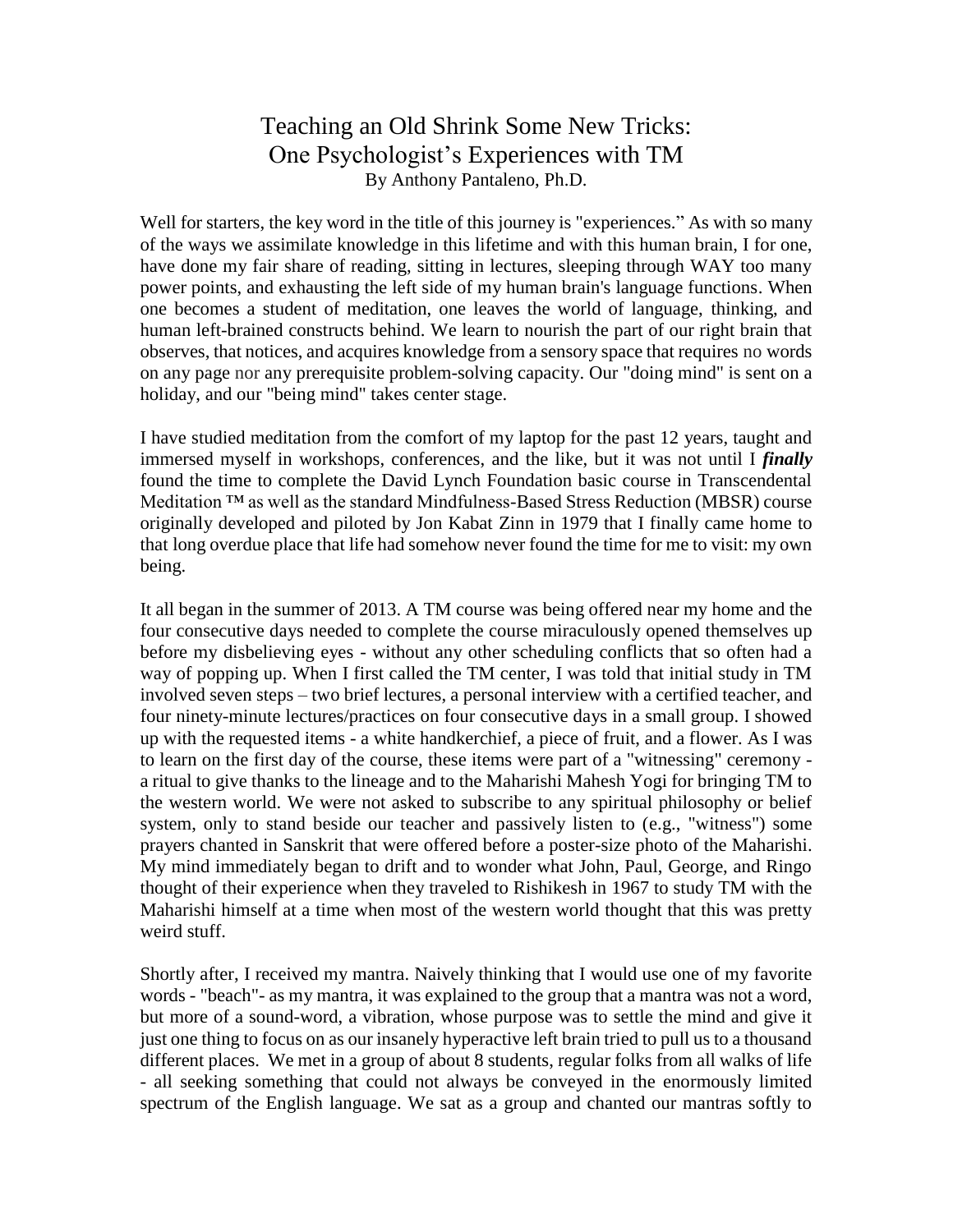ourselves until the mantra literally disappeared as an audible signal and became a soft, subtle phenomenon in our brains. We were asked to practice being with our mantra for 15 minutes twice per day for the rest of our lives. We were invited to return to our teacher for a refresher session, or a "checking session" as often as we needed at no charge, also for the rest of our lives. And that was it. No gimmicks. No need to now spend large sums of money on advanced training. Just practice being with our mantra. Sounded easy enough...

But now began the real-deal "practice" of meditation, and not just what I had been teaching myself for the past ten years. I now understood why all of the meditation teachers from all the world traditions used the word "practice." It is because in this humble world of seeking the inner landscape of our own hearts, there is no SAT to pass, no level of mastery that one attains by getting a passing score in "mantra basics." We practice for the rest of our lives because that is how long this course really takes to unfold. We never seek to attain perfection because that was never the goal. As one of my favorite teachers, Tara Brach, has always taught: In meditation, there is no mountain of mastery to climb because what we are is already whole. Humans just have the blessing/curse of a language-driven left brain that learns at a tender young age how to judge ourselves, often overly harshly, and to judge our parents, our kids, our peers, and just about everything else under the sun, in so many moments and on so many days.

As the next years went by, there were stretches of time where my mantra and I really became fast friends and came through some tough times. But there were also those times when I shamelessly abandoned by new friend without giving her a reason. My mantra has always been female in my mind because it bears an amazing resemblance to the first name of a female colleague who I always respected and found to be such a genuine and caring person. You might think that my mantra would never want to speak with me again, not to mention sit with me one more time on an overstuffed chair for our fifteen minute rendezvous. Happily, she was always there when I was ready to be there for her. She never accosted me for abandoning her, and we came to have an understanding that our relationship would always survive. It was just a question of remembering how much we truly valued and respected each other - the same characteristics inherent in a long-term committed relationship. PS - I can't share my mantra with you for reasons that I admit I don't fully understand yet. Apparently there are a set number of mantras, with each TM teacher assigning each student his or her own mantra based on certain criteria. My left brain has some further studying to do on this point.

So as life would have it, in the Fall of 2016 - the next part of this tale began to unfold. I found that I was able to commit 8 Friday mornings and a Saturday "all day" retreat to a course in MBSR - Mindfulness-Based Stress Reduction. This work comes to us courtesy of Jon Kabat Zinn, who abandoned his promising career in molecular biology in 1979 to open the first MBSR center in the middle of Massachusetts Medical Center in Worcester, MA. His first students were not Zen monks or robed gurus. They were people in pain chronic back pain, AIDS patients, survivors of medical conditions that their physicians had done all they could to treat. They were real people who were suffering, being referred to an untested pioneer who felt that he had a way of helping these good people cope more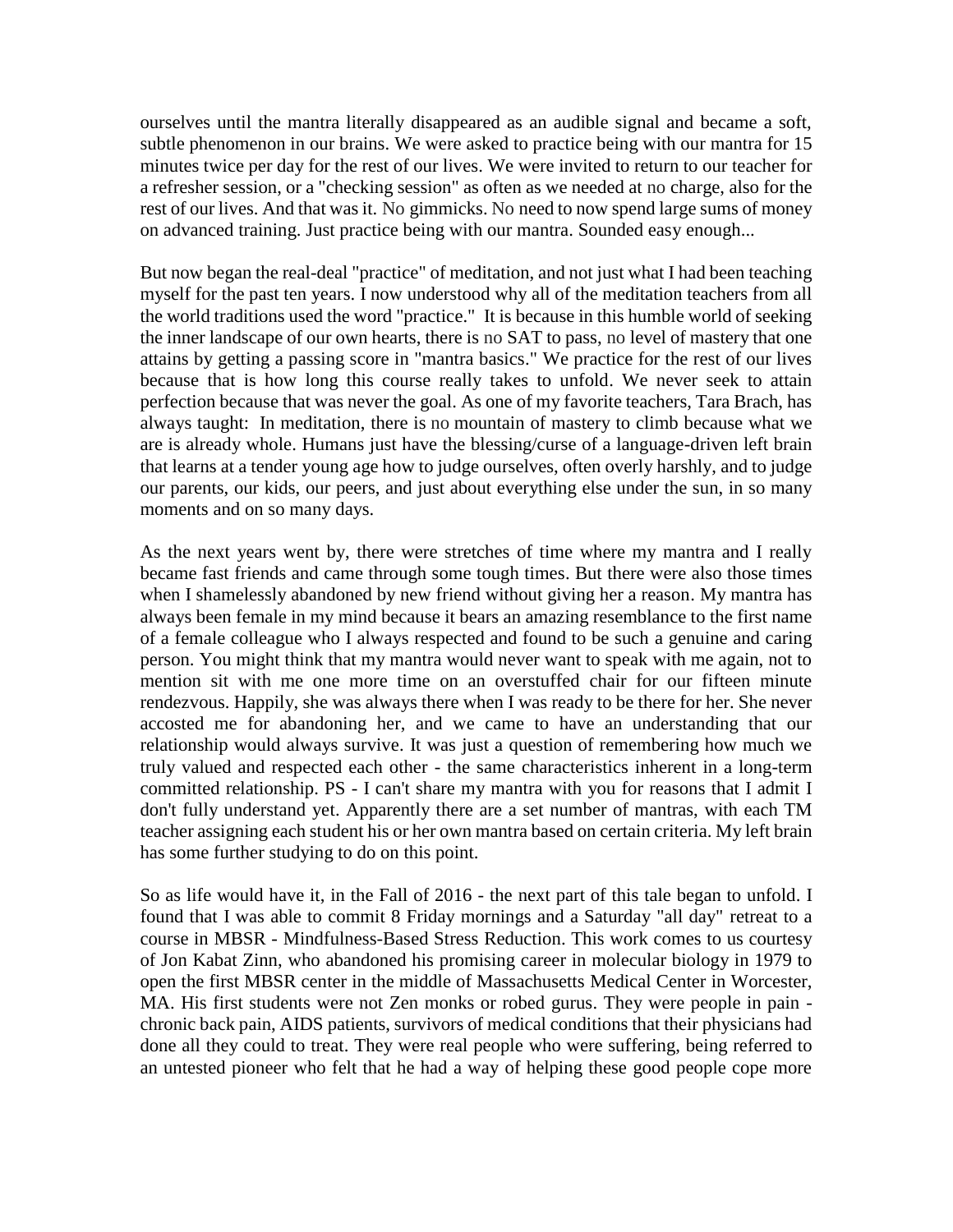effectively with their pain. From this humble beginning came the standard MBSR course taught now at over 750 hospitals worldwide.

Similar to the simplicity of the TM center where I learned my mantra, the room where the MBSR course met was also a lovely undecorated space with a shiny wooden floor and a row of windows on one wall. Interestingly, I had learned in my TM class that having a window facing in the direction of the rising sun was actually a planned element of the layout of the TM studio. In a small storage closet in the corner of this room was a treasure chest of meditation cushions of all kinds, accompanied by meditation benches for students to sample different sitting postures.

As in the MBSR course, the TM instructor asked this diverse group from their early twenties to their seventies to share briefly what had drawn them to the course. In a word, in how many ways can twenty-one human beings encounter stress - in our family relationships? significant other relationships? at work? at play? and in the thousands of other places that the demon lives? These types of stress we had all tried to manage through many different approaches with all our dissimilar paths merging in a willingness to try meditation. Not that all of us were meditation groupies or anything like that - in fact, some were outright skeptics… all the better as I was to learn. The skeptics were just asked to keep an open mind.

We learned about the history of MBSR. In our first class, we learned about the body scan, one of the primal tools we would be exposed to over the next eight weeks in 2.5 hour sessions that were intended to transport us from the discursive "doing mind" of thinking, planning, and problem-solving to the world of "being mind", where we would come to observe, notice, and allow our senses to lead the way while we sent our thoughts on hiatus. On some days, gentle yoga postures were incorporated into the teaching as another variant of this same goal of shedding the left brain "knowing" in favor of feeling the right brain "allowing." Central to the course was the opportunity for students to share their homework experiences and the victories or the struggles they encountered from the previous week. Each person learned that he/she was not alone when being in able to find the time to practice or stick with the schedule they had made with good intention, or when a stressful practice emerged instead of a relaxing one.

We were provided with a web site developed by our teacher, where we could access a variety of meditation practices, with the goal of developing a time and a place where we would "take our seat" and engage in the experience of formal mindfulness for brief or for more extended periods. We also learned that we could be mindful, or fully present, by simply observing the simple sensory joys of common daily events like washing dishes, taking a shower, or taking a short walk. What many people envision when they think of robed gurus sitting in the full lotus position was not at all what MBSR was all about. From week to week as we engaged in eating meditations, walking meditations, sitting and lying down meditations, meditations with thoughts and feelings, visualizations, loving-kindness meditations, and more, we became intimate with the tendency of our minds to wander quite effortlessly, with a gentle instruction to just notice that wandering, without self-judgment, and return to the present moment via the always-present anchor of our breath. There is a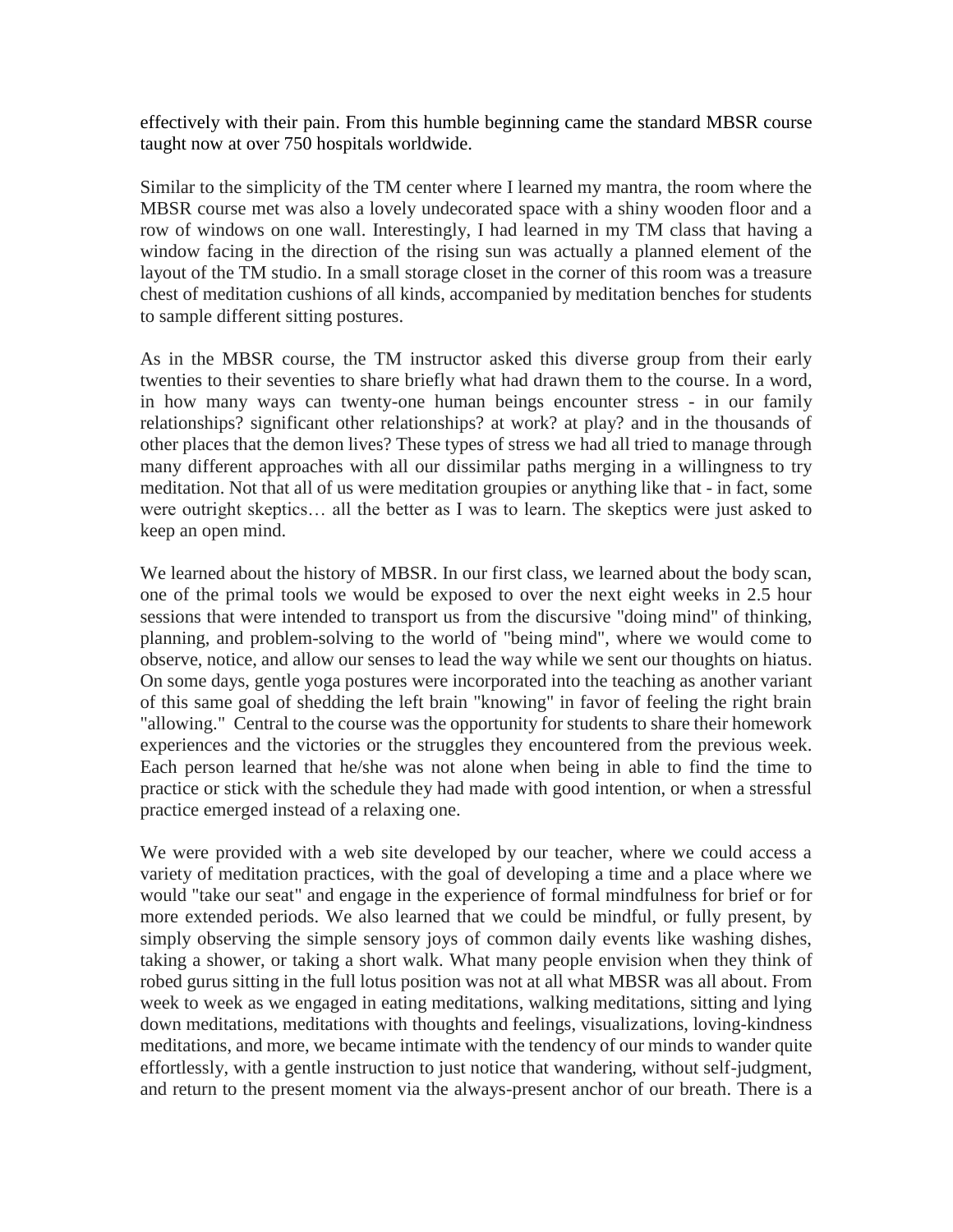widely known quote of JKZ that always resonated with me: "So long as you are breathing, there's more right with you than wrong with you."

At the end of the seventh session, we were reminded of what we knew would be the next class when we originally signed up for MBSR - the Saturday "retreat". On a bright and cool day in November, we dutifully arrived at 8:30am and truth be told - wondered how many of us might still be standing when we reached the dismissal hour of 4pm. What none of us expected, however, and had learned in class just the day before, was that this was to be a daylong silent retreat. Once the class began and we settled in, there was no talking of any kind. The only sound that could be heard was the instructor's voice guiding us through a mix of all of the MBSR practices that we had been learning up to that point. At first, this wasn't so bad - especially for someone like me who treasured nothing more than sitting at an empty beach on a summer's day just gazing out on the horizon. Admittedly, the experience reminded me of just how much I really sucked at the number of yoga practices that went into that day, but this time, I thanked my mind for reminding me and just went on.

By lunchtime, however, we were all bursting at the seams and ready for a good chat with some of the folks we had now come to know so well. No such luck - the lunchtime break was stocked with light lunch choices - but these were to be enjoyed and focused upon in silence. If you've never enjoyed a meal in silence, I highly recommend it. You eat less and taste more. But that was not so much the point of the day. By the time the end of the day arrived - all of us were still present! Hooray! The real take-home message, however, was that our "minds" had an experience that more of us could probably use - the nurturing and healing power of silence. In a world where we were bombarded continuously by all kinds of electronic and natural noise, there was a place to go where we did not need to have an agenda.

In the end, I suppose that for me personally each of these approaches were like so many facets of the same sparkling diamond, although some of the leaders in TM would have us believe otherwise. They espouse that TM is more than mindfulness, and actually define their lineage of meditation as bringing practitioners to a fourth state of consciousness with loads of EEG research data to back up that claim. As stated by world-renowned TM psychiatrist Dr. Norman Rosenthal (who incidentally was responsible for the DSM diagnosis of Seasonal Affective Disorder) in his NY Times bestseller *Transcendence*:

"During TM practice, the subject-object relation that defines customary experiences is transcended. In *focused attention* the object of experience is sustained in awareness – the subject (experience) and object coexist; they are independent but interact. In TM, the object of experience fades away – you use the mantra to lose it. When the mantra disappears, the subject, or the experiencer, as Maharishi puts it, "finds him/herself awake to his/her own existence."

Judson Brewer, MD, is the Director of Research at the Center for Mindfulness at the University of Massachusetts Medical Center, the birthplace of MBSR. He has perhaps captured the synthesis of both TM and MBSR in terms that the average person can more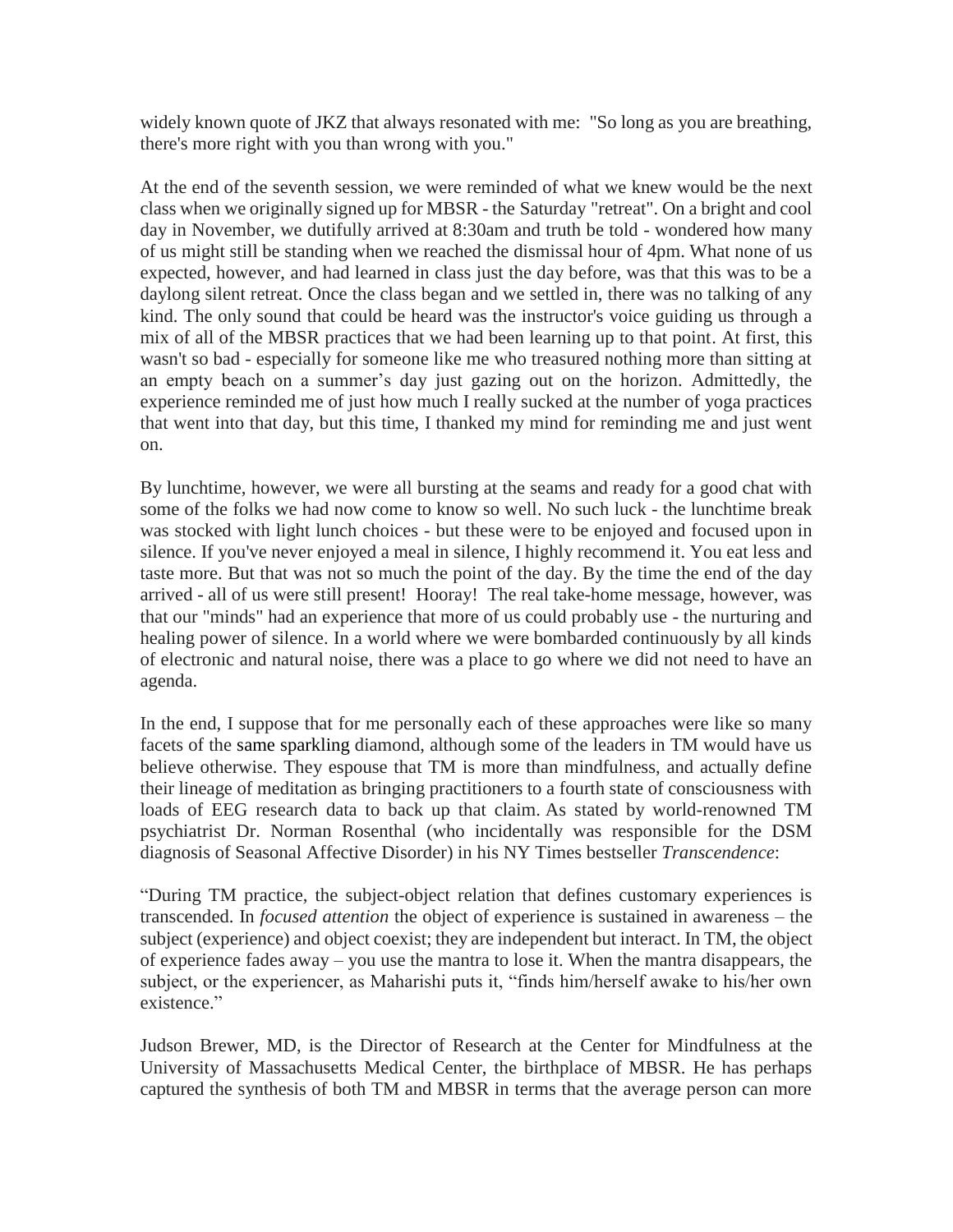easily relate to. In the February, 2017 article of Mindful magazine, Dr. Brewer's article, "When Ego Falls Away," cites the original research of Russian psychologist Mihaly Csikszentmihalyi, who first coined the term "flow" in the 1970s, which he defined as "being completely involved in an activity for its own sake." We all know *that feeling*. You know you're in that zone when all clock time is suspended, you have no idea of how long you've been there, your focus and awareness are laser-sharp, there is no sequential planning, and you forgot to eat or to use the bathroom. You become one with yourself. You are in the present moment. Distractions fall away. In using the example of learning a piece of music, Dr. Brewer states, "Music adds a magical ingredient that helps us *transcend* our everyday self-centered experience." Our ego is less self-critical, perhaps dwelling in what the MBSR folks would call a state of choiceless awareness and the TM folks would call a state of transcendence.

The point is, we are not in our "doing" minds but come into a place of "being". Oh, that all of humanity could inhabit this place a bit longer each day, for in this place – amazing things happen. Creativity blooms. Old worn-out habits and cravings become less "driven". We become acquainted with our own interior landscape, and less drawn in by the external world. We have transcended the everyday human mindset. Please notice how in these two purportedly different meditation traditions, the descriptive elements of its own key proponents seems to blend – the perfect example of how human language can foul up a good thing. If we can learn one thing from the current trend of psychotherapy integration, it is that we are more often speaking about the same therapeutic interventions more so than we have formerly been willing to acknowledge. REBT, CBT, DBT, MBCT, FAP, and ACT practitioners have seemed friendlier to one another in recent years rather than in our former culture where we just sat at the cafeteria table with those of our own persuasion. So may it be one day when it comes to the art and science of meditation.

Researchers may one day be better able to define the critical elements of meditation - of whatever variety - and in years to come help us bring these into our clinical practices, schools, and corporate settings with the certainty and knowledge which the scientific community is just now beginning to piece together. The interested reader is directed to the October, 2015 Special Issue of the American Psychologist: "The Emergence of Mindfulness in Basic and Clinical Psychological Science" for a more comprehensive understanding of the state of meditation research. This same issue presents a fascinating historical overview from the exploration of meditation by psychoanalysts in the 1950's to the current research on the lengthening of telomeres, the portion of the chromosome which is correlated with longer life and regular meditation practice.

Humanity has the unfortunate tendency to take good things and somehow pit them against each other. The debate of "which" brand of meditation consumers wish to endorse will ultimately be a function of many individual, cultural, familial, and other moving parts. Each of us is asked to determine which of these practices, if any, will resonate for each of us, and if so, how we may assimilate the requisite skills to teach meditation in an ethical and empirically-supported manner.